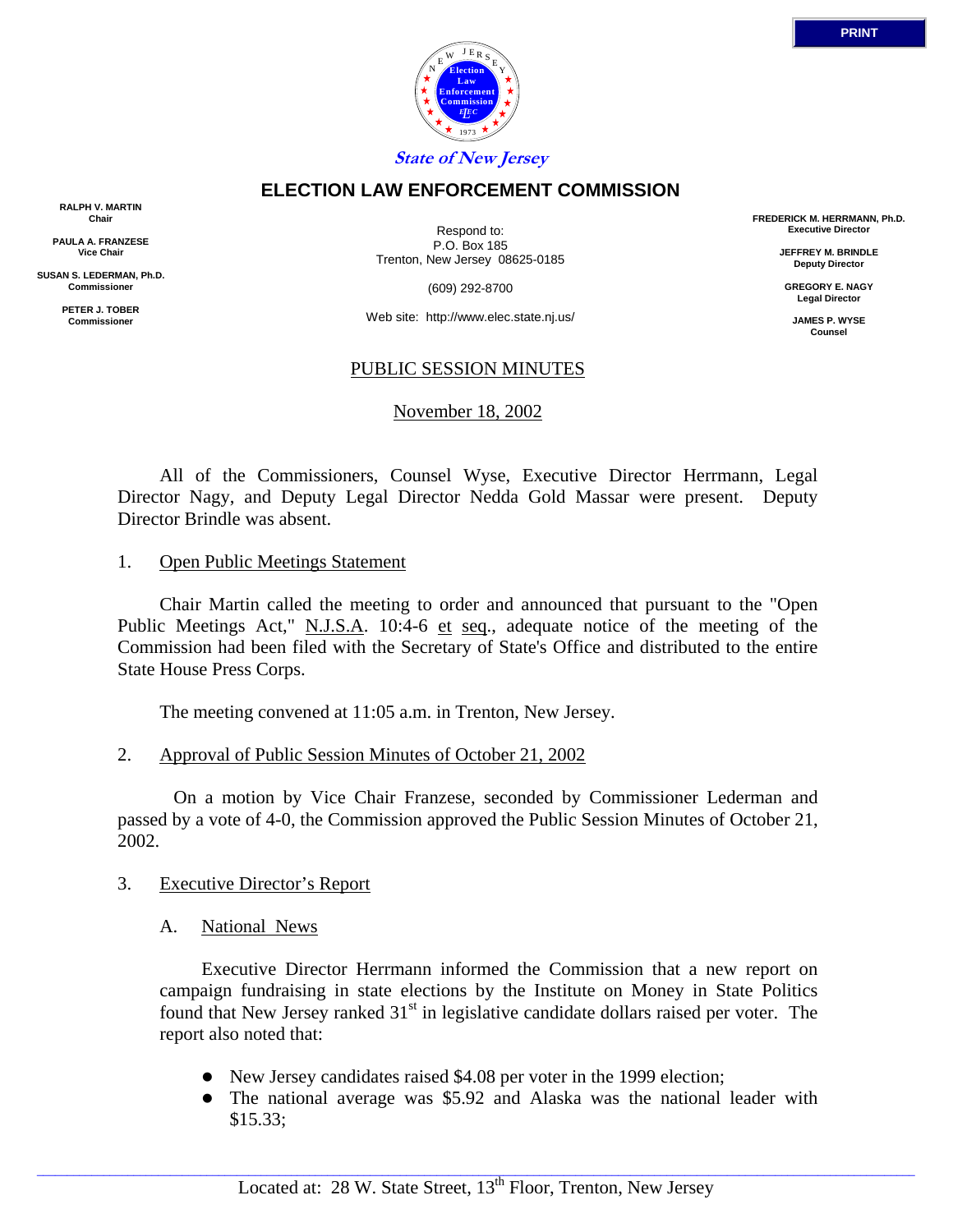## Public Session Minutes November 18, 2002 Page 2

- New Jersey political party committees ranked  $15<sup>th</sup>$  in the nation raising \$6.74 per voter; and,
- In 10 states including New Jersey, party committees outraised candidates.

#### B. Computer Updates

 According to Executive Director Herrmann, a staff member of the Kentucky Legislative Committee studying public financing told Deputy Legal Director Massar that "Bar none, ELEC's web site was the best of all the state sites that had been reviewed."

 Executive Director Herrmann advised the Commission that the electronic government project of the Eagleton Institute of Politics at Rutgers University has completed an extensive survey of state government web sites. The study suggested that ELEC's site be better integrated with that of the Division of Elections. The Executive Director stated that staff has already redesigned ELEC's start and link pages to implement this recommendation.

#### C. Staff Activities

 Executive Director Herrmann reported that on October 28, 2002, a major pipe burst on our roof flooding a good portion of the building including ELEC's offices on the  $12<sup>th</sup>$ ,  $13<sup>th</sup>$ , and  $14<sup>th</sup>$  floors. He mentioned that some damage was sustained in paper supplies and carpeting but overall losses were minor. The Executive Director stated that if the problem had occurred at night it would have been a major disaster. He further stated that since it happened during working hours, the building staff reacted quickly to seal off the pipe. Moreover, said Executive Director Herrmann, ELEC's staff did a fine job protecting equipment from the water. Particularly, Director of Administration Barbra Fasanella, Director of Systems Administration Carol Neiman, Director of Compliance and Information Evelyn Ford, Deputy Legal Director Massar, and their staffs acted both quickly and effectively. Moreover, said Executive Director Herrmann, the staff of the Executive Commission of Ethical Standards provided essential help on the  $14<sup>th</sup>$  floor. Consequently, a disastrous situation was averted.

 Executive Director Herrmann advised the Commission that on October 29, 2002, Deputy Director Brindle was the featured speaker at a politics forum sponsored by the College of New Jersey's Political Science Department. The Executive Director mentioned that Deputy Director Brindle's topic was the 2002 election. He also mentioned that the Deputy Director is an adjunct professor in the Department and a former candidate for the General Assembly in 1977.

 Executive Director Herrmann further advised the Commission that on October 29, 2002, Deputy Director Brindle and he met with two representatives from the Rutgers University Trenton Academic Center to discuss a new governmental internship program they are developing. Executive Director Herrmann mentioned that since ELEC has had at least a decade's experience with interns working on white papers, Deputy Director Brindle and he were able to make a number of useful suggestions.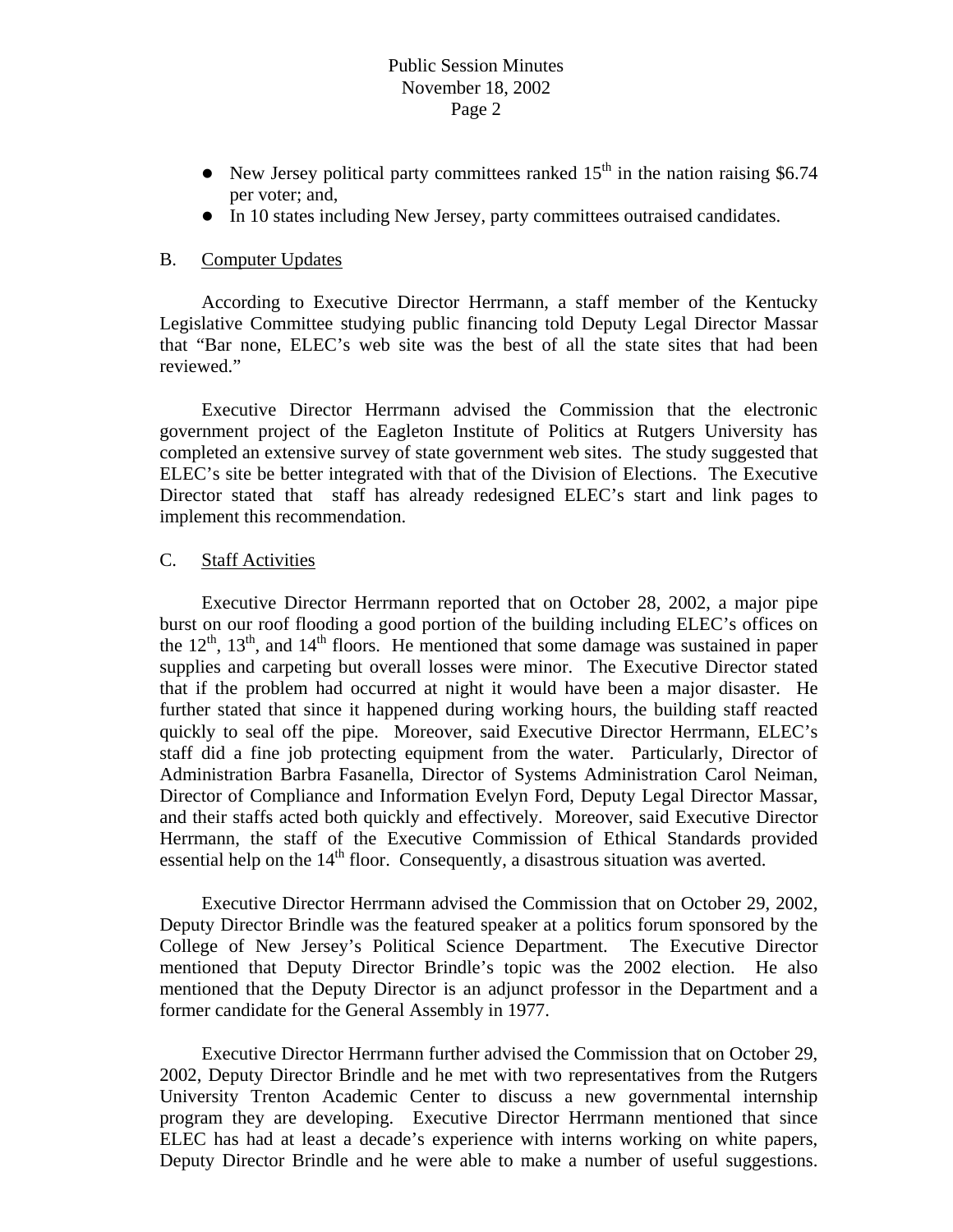Executive Director Herrmann mentioned that it is anticipated that ELEC will participate in the program once it begins. The Executive Director further mentioned that 14-week agency internships are being contemplated along with weekly seminars taught in Trenton by various participating state officials.

 According to Executive Director Herrmann, on October 30, 2002, he attended a talk given by Larry Noble, the Executive Director of the Center for Responsive Politics, given at the Nassau Club in Princeton. Executive Director Herrmann said that Noble spoke on the impact of the Bipartisan Campaign Reform Act (BCRA) of 2002. The Executive Director reported that the program was hosted by ELEC's first Chair Frank Reiche, who also served a term on the Federal Election Commission. Executive Director Herrmann said also that in attendance were former Senator Bill Schluter, former Democratic State Commission Chair Tom Byrne, and Senator Leonard Lance.

#### D. Future Meeting Schedule

- December 18, 2002, at  $11:00$  a.m. in Trenton, and
- $\bullet$  January 13, 2003, at 11:00 a.m. in Trenton.

 On a motion by Commissioner Tober, seconded by Commissioner Lederman and passed by a vote of 4-0, the Commission approved the 2003 Commission Meeting Schedule.

## 4. Public Hearing on Proposed Amendments to Commission Regulations and Proposed New Rule

 The proposed amendments to the regulations clarify reporting dates, require reporting entities to maintain copies of reports that have been filed with the Commission, and permit unlimited contributions between candidates for the offices of county executive and freeholder in the same county. The proposed new rule establishes procedures for making expenditures by debit cards. Legal Director Nagy explained that no persons contacted the Commission to indicate that they wished to testify concerning the proposal. A Court Reporter was present to record the public hearing. No persons appeared to offer testimony.

 On a motion by Commissioner Lederman, seconded by Commissioner Tober and passed by a vote of 4-0, the Commission voted to close the public hearing.

### 5. Advisory Opinion Request No. 04-2002

 Legal Director Nagy stated that this request for an advisory opinion was received from Kenneth J. Hollenbeck, Esq., on behalf of the Independent Energy Producers of New Jersey (IEPNJ). Mr. Hollenbeck has asked the Commission to seek an advisory opinion from the State Attorney General regarding the possible applicability to IEPNJ members of the statutory prohibition in N.J.S.A. 19:34-45 against political contributions by regulated industries, a statute that is outside the jurisdiction of the Commission.